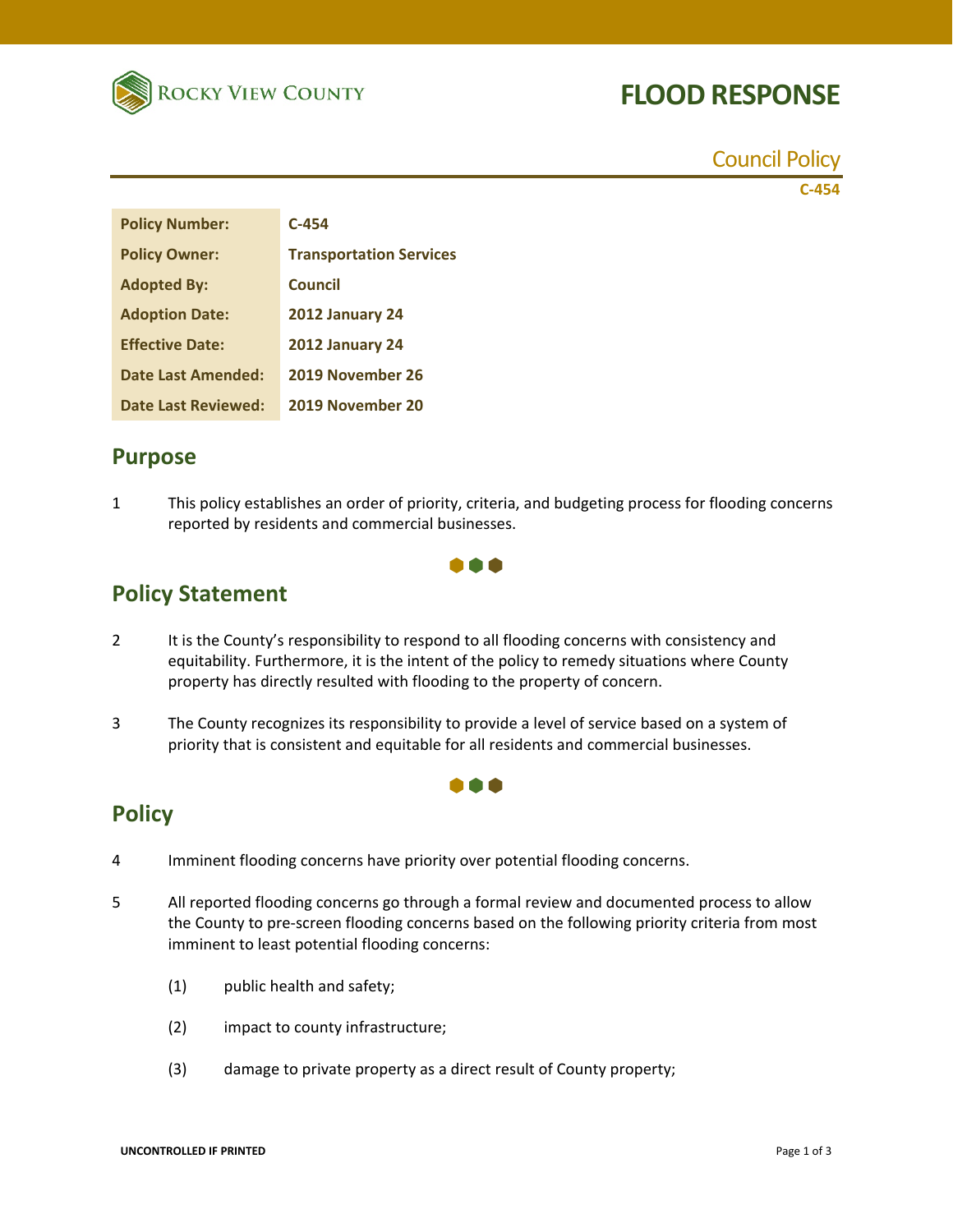

# **FLOOD RESPONSE**

#### Council Policy

**C‐454**

- (4) loss of business;
- (5) damage to private property not a direct result of County property.
- 6 The County may utilize road ditches for storage or conveyance to temporarily alleviate a flooding concern when there is no evidence of downstream impacts to other properties or environmental contamination, such as from a flooded septic field, gasoline, diesel, etc.
- 7 The County uses the Flooding Response Guide adopted by Council on October 2, 2007, as a framework to develop a Flooding Action Plan (Procedure).
- 8 The County adheres to provincial and federal environmental regulations when responding to a flooding concern.
- 9 The County adheres to its safety policies, and occupational health and safety regulations, when responding to a flooding concern.

1 O F

## **References**

| Legal Authorities                     | $\bullet$ | Municipal Government Act, RSA 2000, c M-26 |
|---------------------------------------|-----------|--------------------------------------------|
| Related Plans, Bylaws, Policies, etc. | $\bullet$ | N/A                                        |
| <b>Related Procedures</b>             |           | N/A                                        |
| Other                                 |           | N/A                                        |



. . .

## **Policy History**

Amendment Date(s) – Amendment Description Review Date(s) – Review Outcome **Description** 

- 2019 November 26 Council amended to align with current County practices and new policy standards
- 2019 November 20 Minor changes recommended to reflect County processes and standards

#### **Definitions**

- 10 In this policy:
	- (1) "Council" means the duly elected Council of Rocky View County;